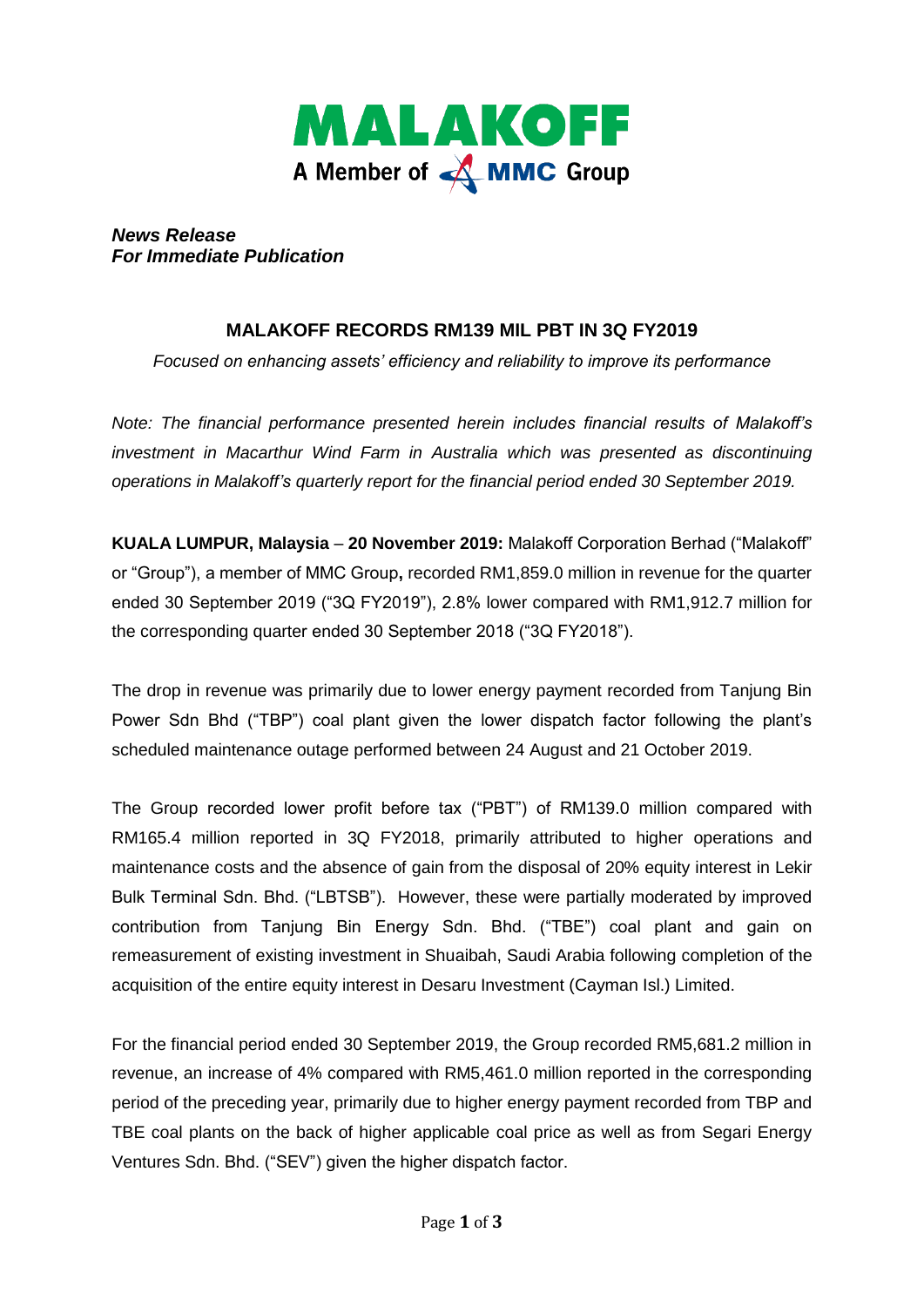The Group recorded PBT of RM393.2 million for the financial period ended 30 September 2019, a decrease of 2.4% from RM402.7 million for the corresponding period, primarily attributed to higher operations and maintenance costs, higher depreciation charges and absence of gain from the disposal of investment in LBTSB. However, these were partially moderated by improved contribution from TBE coal plant given the shorter plant outage duration, lower barging and demurrage costs following completion of coal unloading jetty, lower net finance costs coupled with gain on remeasurement of existing investment in Shuaibah.

Based on the foregoing, the Group expects its performance to remain satisfactory for the financial year ending 31 December 2019.

Dato' Ahmad Fuaad Kenali, Chief Executive Officer of Malakoff said, "the Group will continue to focus on enhancing the efficiency and reliability of its assets. To this end, our TBE plant had undertaken a 73-day scheduled outage in the first half of 2019 and its Unscheduled Outage Rate ("UOR") has now dropped to below the contractual rate of 6%."

He added that "as part of the Group's effort to further optimise its capital structure and unlock the value of its assets, the Group had entered into a conditional Share and Unit Purchase Agreement ("SPA") with AMP Capital of Australia on 29 October 2019 to dispose of its entire 50% participating interest in Macarthur Wind Farm, Australia for a cash consideration of AUD356.85 million."

For more details on Malakoff, please visit [www.malakoff.com.my](http://www.malakoff.com.my/) 

## **ABOUT MALAKOFF CORPORATION BERHAD**

Malakoff is an independent water and power producer ("IWPP") with core focus on power generation, water desalination and operation & maintenance services. In Malaysia, Malakoff is the largest independent power producer ("IPP") with an effective generating capacity of 5,910 MW from its six power plants.

\*\*\*\*\*

Malakoff's international assets include power and water ventures in Saudi Arabia, Bahrain, Oman and Australia, with an effective capacity of 798 MW of power and 472,975 m<sup>3</sup>/day of